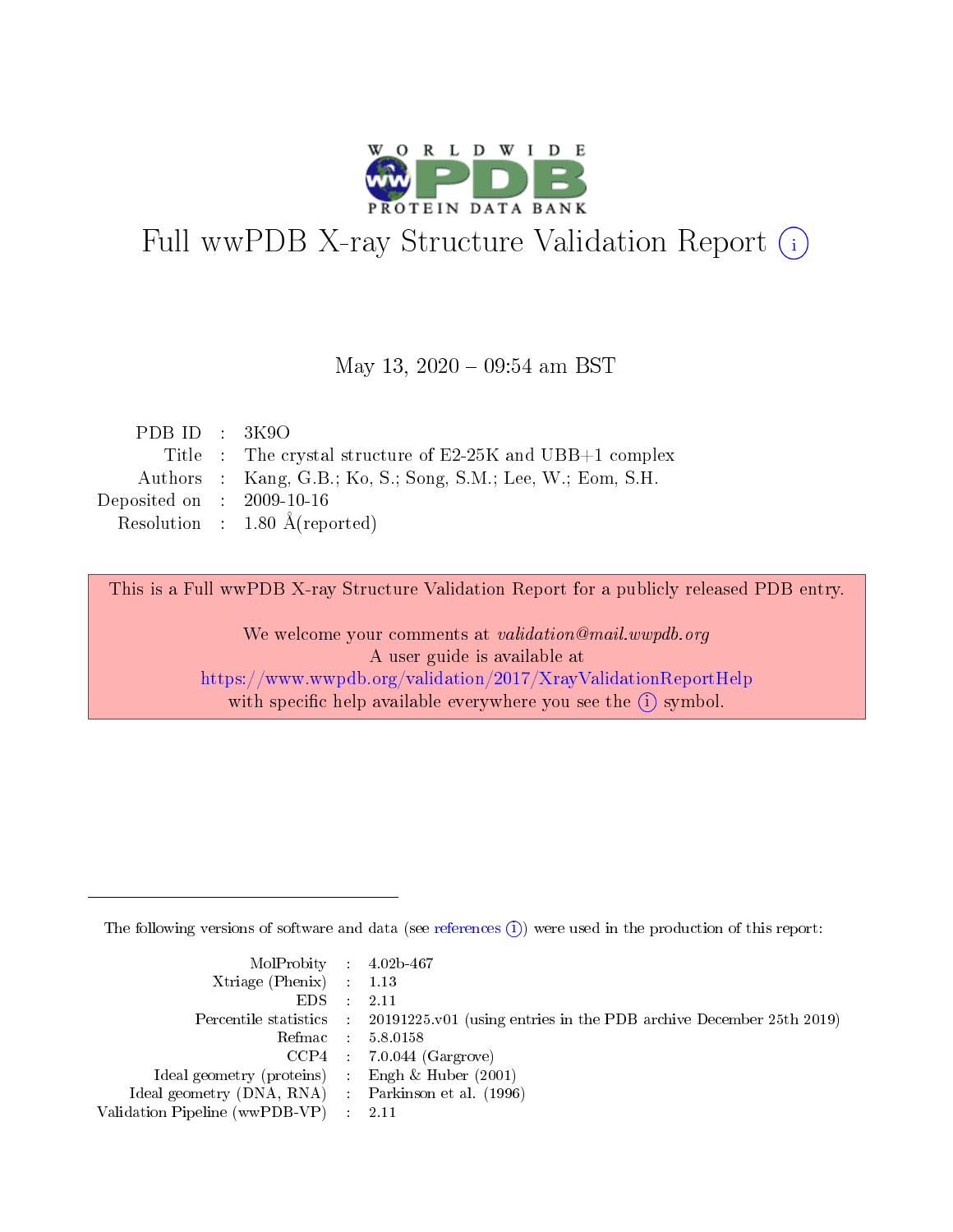# 1 [O](https://www.wwpdb.org/validation/2017/XrayValidationReportHelp#overall_quality)verall quality at a glance  $(i)$

The following experimental techniques were used to determine the structure: X-RAY DIFFRACTION

The reported resolution of this entry is 1.80 Å.

Percentile scores (ranging between 0-100) for global validation metrics of the entry are shown in the following graphic. The table shows the number of entries on which the scores are based.



| Metric                | Whole archive<br>$(\#\mathrm{Entries})$ | Similar resolution<br>$(\#\text{Entries},\,\text{resolution}\,\,\text{range}(\textup{\AA}))$ |
|-----------------------|-----------------------------------------|----------------------------------------------------------------------------------------------|
| $R_{free}$            | 130704                                  | $5950(1.80-1.80)$                                                                            |
| Clashscore            | 141614                                  | $6793(1.80-1.80)$                                                                            |
| Ramachandran outliers | 138981                                  | 6697 $(1.80-1.80)$                                                                           |
| Sidechain outliers    | 138945                                  | 6696 (1.80-1.80)                                                                             |
| RSRZ outliers         | 127900                                  | $5850(1.80-1.80)$                                                                            |

The table below summarises the geometric issues observed across the polymeric chains and their fit to the electron density. The red, orange, yellow and green segments on the lower bar indicate the fraction of residues that contain outliers for  $>=3, 2, 1$  and 0 types of geometric quality criteria respectively. A grey segment represents the fraction of residues that are not modelled. The numeric value for each fraction is indicated below the corresponding segment, with a dot representing fractions  $\epsilon=5\%$  The upper red bar (where present) indicates the fraction of residues that have poor fit to the electron density. The numeric value is given above the bar.

| Mol | Chain | $\mathrel{\mathop{\text{L}}\nolimits\mathrel{\mathop{\text{logth}}\nolimits}}$ | Quality of chain |    |                         |
|-----|-------|--------------------------------------------------------------------------------|------------------|----|-------------------------|
|     |       | $20\degree$                                                                    | 2%<br>88%        |    | 9%<br>$\bullet \bullet$ |
|     |       | 96                                                                             | 2%<br>71%        | 7% | 22%                     |

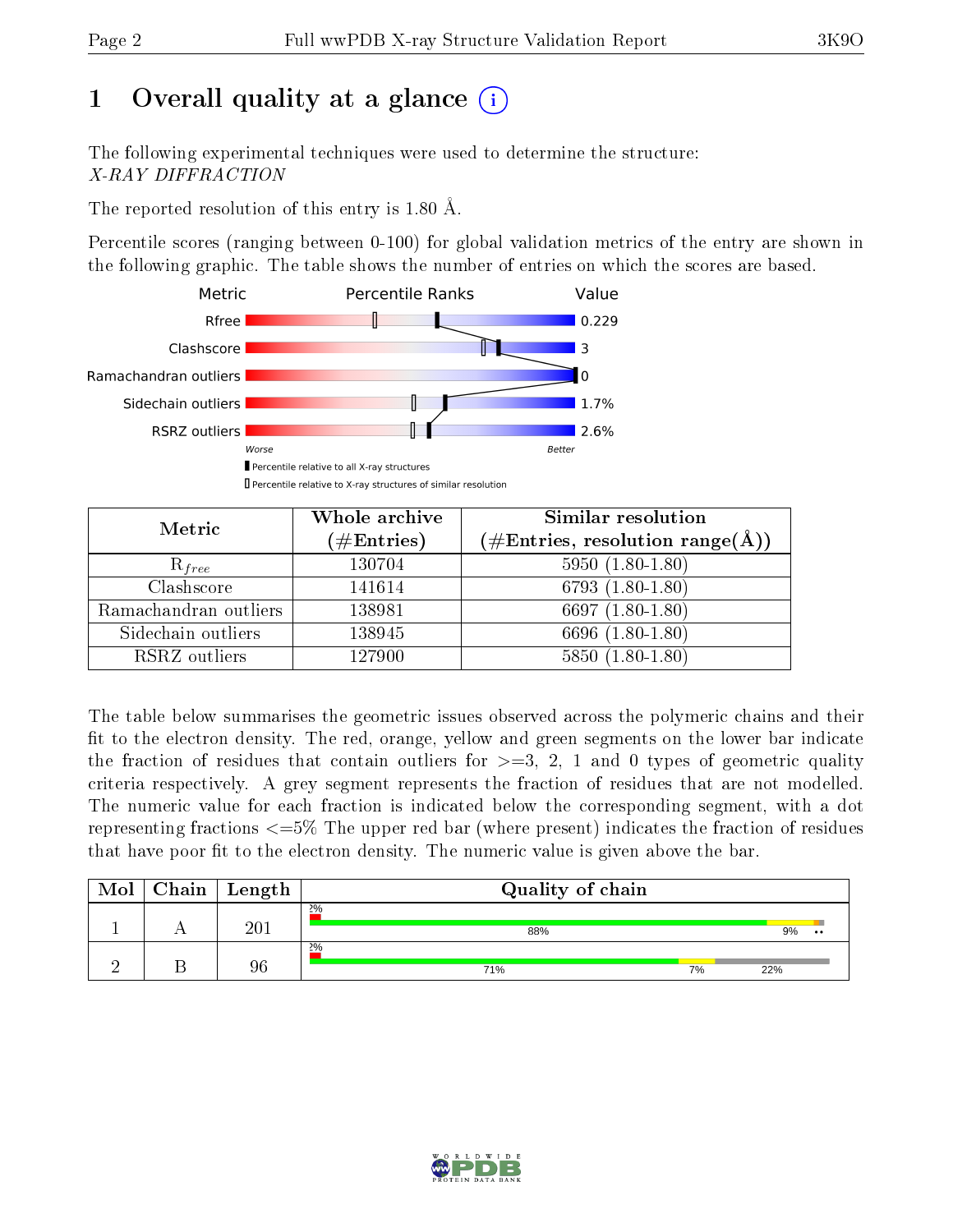# 2 Entry composition (i)

There are 3 unique types of molecules in this entry. The entry contains 2326 atoms, of which 0 are hydrogens and 0 are deuteriums.

In the tables below, the ZeroOcc column contains the number of atoms modelled with zero occupancy, the AltConf column contains the number of residues with at least one atom in alternate conformation and the Trace column contains the number of residues modelled with at most 2 atoms.

Molecule 1 is a protein called Ubiquitin-conjugating enzyme E2 K.

| Mol | $ $ Chain $ $ Residues | Atoms                  |     |     |     |  | ZeroOcc   AltConf   Trace |  |
|-----|------------------------|------------------------|-----|-----|-----|--|---------------------------|--|
|     | 198                    | $_{\rm Total}$<br>1564 | 998 | 263 | 298 |  |                           |  |

There is a discrepancy between the modelled and reference sequences:

| Chain- | $\parallel$ Residue $\parallel$ Modelled $\parallel$ | ± Actual ⊦ | Comment                     | <b>Reference</b> |
|--------|------------------------------------------------------|------------|-----------------------------|------------------|
|        | ЭU                                                   |            | EXPRESSION TAG   UNP P61086 |                  |

• Molecule 2 is a protein called Ubiquitin.

| Mol | Chain | $\perp$ Residues | Atoms        |       |     |  |  | ZeroOcc   AltConf   Trace |  |
|-----|-------|------------------|--------------|-------|-----|--|--|---------------------------|--|
|     |       | 75               | Total<br>597 | 376 - | 104 |  |  |                           |  |

• Molecule 3 is water.

|  | $\text{Mol}$   Chain   Residues | Atoms                 | $ZeroOcc \mid AltConf \mid$ |
|--|---------------------------------|-----------------------|-----------------------------|
|  | 119                             | Total O<br>119<br>119 |                             |
|  | 46                              | Total O<br>46.        |                             |

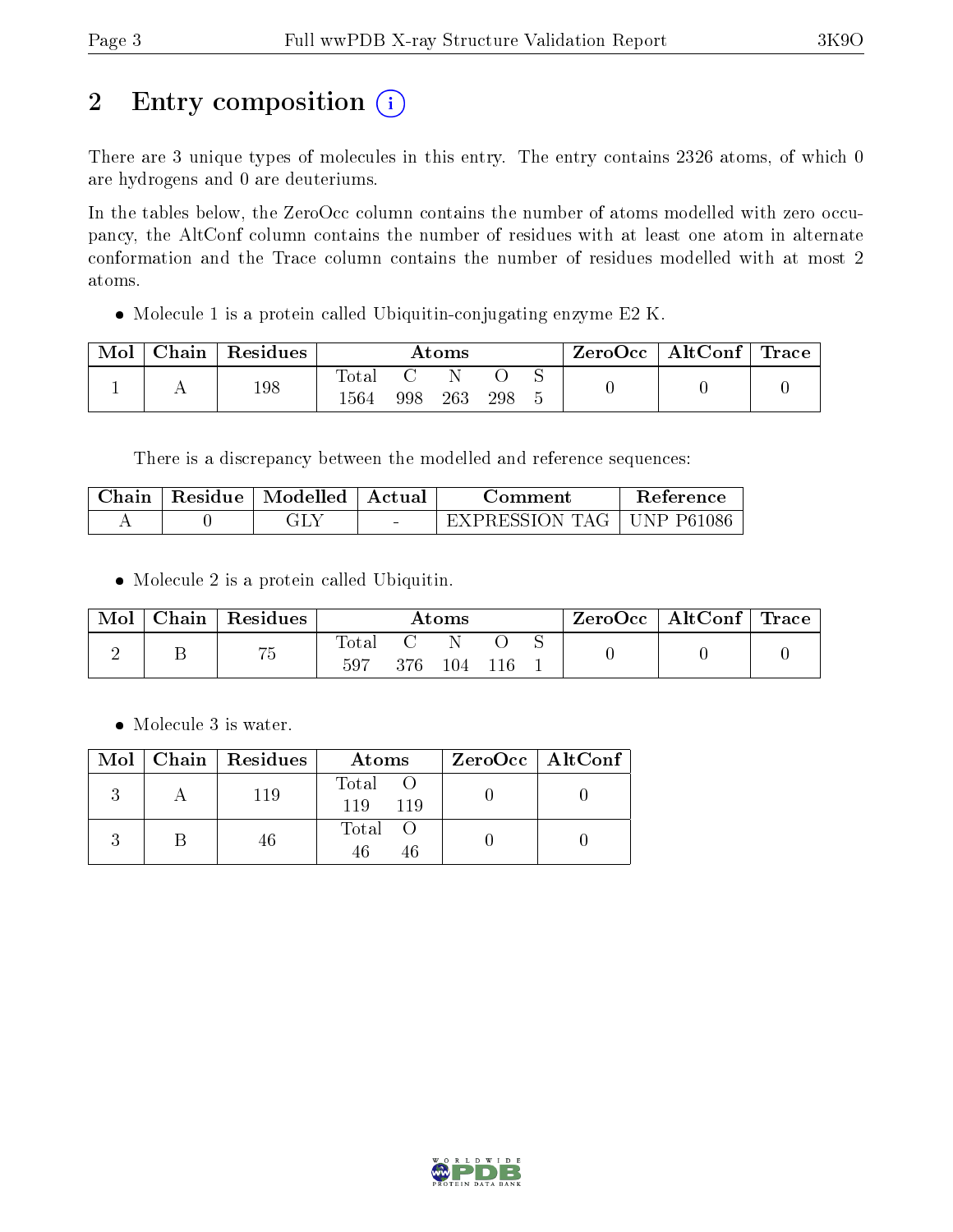## 3 Residue-property plots  $(i)$

These plots are drawn for all protein, RNA and DNA chains in the entry. The first graphic for a chain summarises the proportions of the various outlier classes displayed in the second graphic. The second graphic shows the sequence view annotated by issues in geometry and electron density. Residues are color-coded according to the number of geometric quality criteria for which they contain at least one outlier: green  $= 0$ , yellow  $= 1$ , orange  $= 2$  and red  $= 3$  or more. A red dot above a residue indicates a poor fit to the electron density (RSRZ  $> 2$ ). Stretches of 2 or more consecutive residues without any outlier are shown as a green connector. Residues present in the sample, but not in the model, are shown in grey.

• Molecule 1: Ubiquitin-conjugating enzyme E2 K



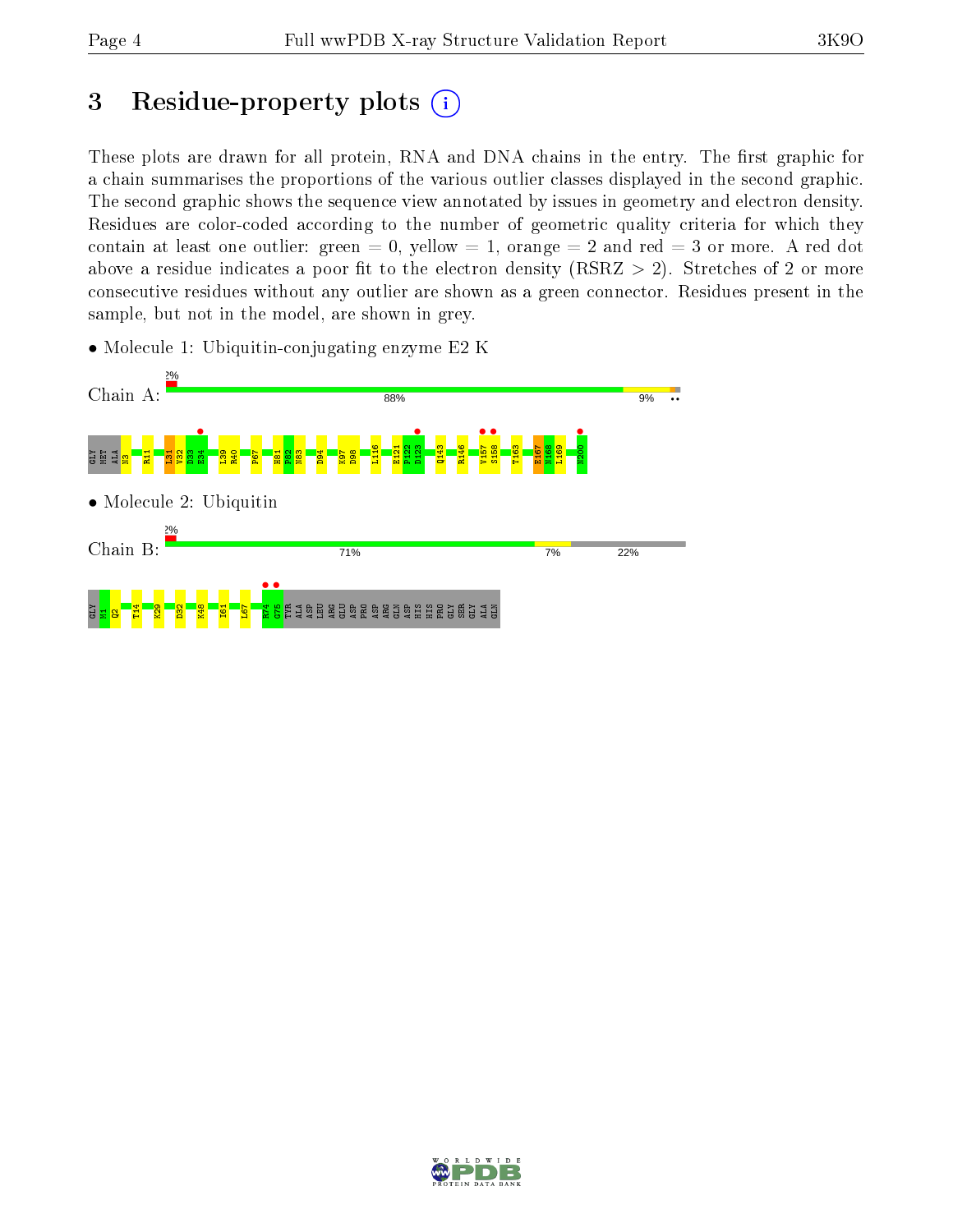## 4 Data and refinement statistics  $(i)$

| Property                                                                 | Value                                              | Source     |
|--------------------------------------------------------------------------|----------------------------------------------------|------------|
| Space group                                                              | $\overline{C121}$                                  | Depositor  |
| Cell constants                                                           | $102.48\text{\AA}$<br>$50.55\text{\AA}$<br>71.32Å  | Depositor  |
| a, b, c, $\alpha$ , $\beta$ , $\gamma$                                   | $125.01^\circ$<br>$90.00^\circ$<br>$90.00^{\circ}$ |            |
| Resolution $(A)$                                                         | 50.00<br>$-1.80$                                   | Depositor  |
|                                                                          | 30.71<br>$-1.80$                                   | <b>EDS</b> |
| $%$ Data completeness                                                    | $99.0(50.00-1.80)$                                 | Depositor  |
| (in resolution range)                                                    | $99.0(30.71-1.80)$                                 | <b>EDS</b> |
| $R_{merge}$                                                              | (Not available)                                    | Depositor  |
| $\mathrm{R}_{sym}$                                                       | (Not available)                                    | Depositor  |
| $\langle I/\sigma(I) \rangle^{-1}$                                       | 4.93 (at $1.80\text{\AA}$ )                        | Xtriage    |
| Refinement program                                                       | REFMAC 5.5.0072                                    | Depositor  |
| $R, R_{free}$                                                            | 0.187,<br>0.233                                    | Depositor  |
|                                                                          | 0.185,<br>0.229                                    | DCC        |
| $\mathcal{R}_{free}$ test set                                            | 1387 reflections $(5.03\%)$                        | wwPDB-VP   |
| Wilson B-factor $(A^2)$                                                  | 17.1                                               | Xtriage    |
| Anisotropy                                                               | 0.108                                              | Xtriage    |
| Bulk solvent $k_{sol}(\mathrm{e}/\mathrm{A}^3),$ $B_{sol}(\mathrm{A}^2)$ | $0.35$ , 39.9                                      | <b>EDS</b> |
| L-test for twinning <sup>2</sup>                                         | $< L >$ = 0.50, $< L2$ = 0.33                      | Xtriage    |
| Estimated twinning fraction                                              | $\overline{\text{No}}$ twinning to report.         | Xtriage    |
| $F_o, F_c$ correlation                                                   | 0.95                                               | <b>EDS</b> |
| Total number of atoms                                                    | 2326                                               | wwPDB-VP   |
| Average B, all atoms $(A^2)$                                             | 19.0                                               | wwPDB-VP   |

Xtriage's analysis on translational NCS is as follows: The largest off-origin peak in the Patterson function is  $8.20\%$  of the height of the origin peak. No significant pseudotranslation is detected.

<sup>&</sup>lt;sup>2</sup>Theoretical values of  $\langle |L| \rangle$ ,  $\langle L^2 \rangle$  for acentric reflections are 0.5, 0.333 respectively for untwinned datasets, and 0.375, 0.2 for perfectly twinned datasets.



<span id="page-4-1"></span><span id="page-4-0"></span><sup>1</sup> Intensities estimated from amplitudes.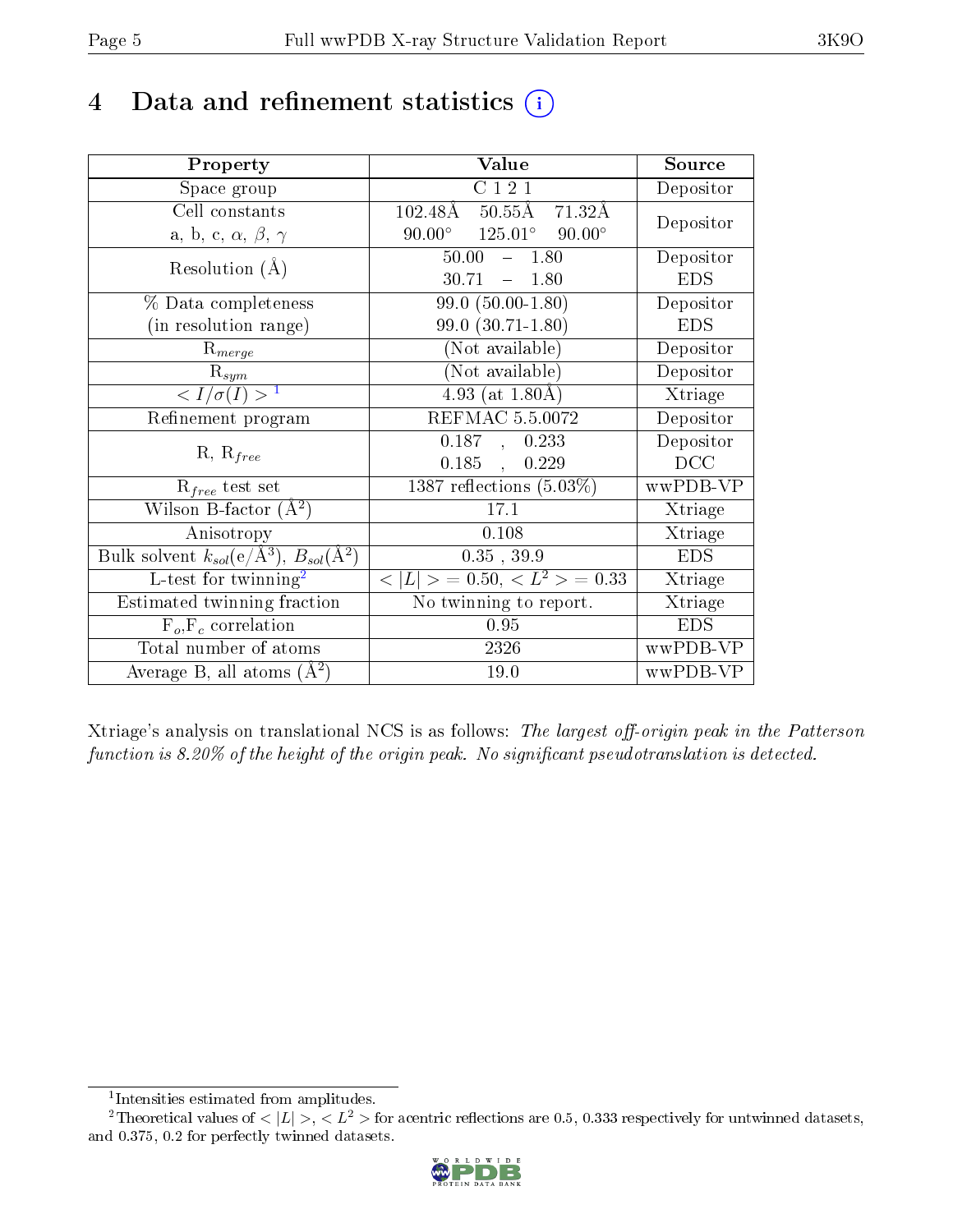# 5 Model quality  $(i)$

## 5.1 Standard geometry  $(i)$

The Z score for a bond length (or angle) is the number of standard deviations the observed value is removed from the expected value. A bond length (or angle) with  $|Z| > 5$  is considered an outlier worth inspection. RMSZ is the root-mean-square of all Z scores of the bond lengths (or angles).

| Mol | Chain |      | Bond lengths       | Bond angles |                     |  |
|-----|-------|------|--------------------|-------------|---------------------|--|
|     |       | RMSZ | $\# Z  > 5$        | RMSZ        | # $ Z  > 5$         |  |
|     |       | 1.22 | $3/1598$ $(0.2\%)$ | 0.98        | $2/2175(0.1\%)$     |  |
|     |       | 1.11 | 0/603              | 1.02        | $1/811$ $(0.1\%)$   |  |
| ΔH  |       | 1.19 | $3/2201(0.1\%)$    | 0.99        | 3/2986<br>$(0.1\%)$ |  |

All (3) bond length outliers are listed below:

| Mol |     |               |                            |            | $\vert$ Chain $\vert$ Res $\vert$ Type $\vert$ Atoms $\vert$ Z $\vert$ Observed(A) $\vert$ Ideal(A) |      |
|-----|-----|---------------|----------------------------|------------|-----------------------------------------------------------------------------------------------------|------|
|     | 40  | ${\rm ARG}^-$ | $\vert$ CB-CG $\vert$ 5.62 |            | 1.67                                                                                                | 1.52 |
|     | 167 | GLU           | CG-CD                      | $\pm 5.22$ | $1.59\,$                                                                                            | 1.51 |
|     | 191 | GLU           | CG-CD                      | - 507      | $1.59\,$                                                                                            | 1.51 |

All (3) bond angle outliers are listed below:

| Mol | Chain | $\mathbf{Res}$ | Type | Atoms       |         | Observed $(°)$ | $Ideal(^{\circ})$ |
|-----|-------|----------------|------|-------------|---------|----------------|-------------------|
|     |       |                | ARG  | NE-CZ-NH2-  | $-6.31$ | 117 14         | 120.30            |
|     |       | っっ             | ΔSΡ  | CB-CG-OD2   | 5.98    | 123.68         | 118.30            |
|     |       | 94             | A SP | $CB-CG-OD2$ | 5.88    | 123.59         | 118.30            |

There are no chirality outliers.

There are no planarity outliers.

## 5.2 Too-close contacts  $(i)$

In the following table, the Non-H and H(model) columns list the number of non-hydrogen atoms and hydrogen atoms in the chain respectively. The H(added) column lists the number of hydrogen atoms added and optimized by MolProbity. The Clashes column lists the number of clashes within the asymmetric unit, whereas Symm-Clashes lists symmetry related clashes.

|  |     |  | Chain   Non-H   $H(model)$   $H(added)$   Clashes   Symm-Clashes |
|--|-----|--|------------------------------------------------------------------|
|  |     |  |                                                                  |
|  | 597 |  |                                                                  |

Continued on next page...

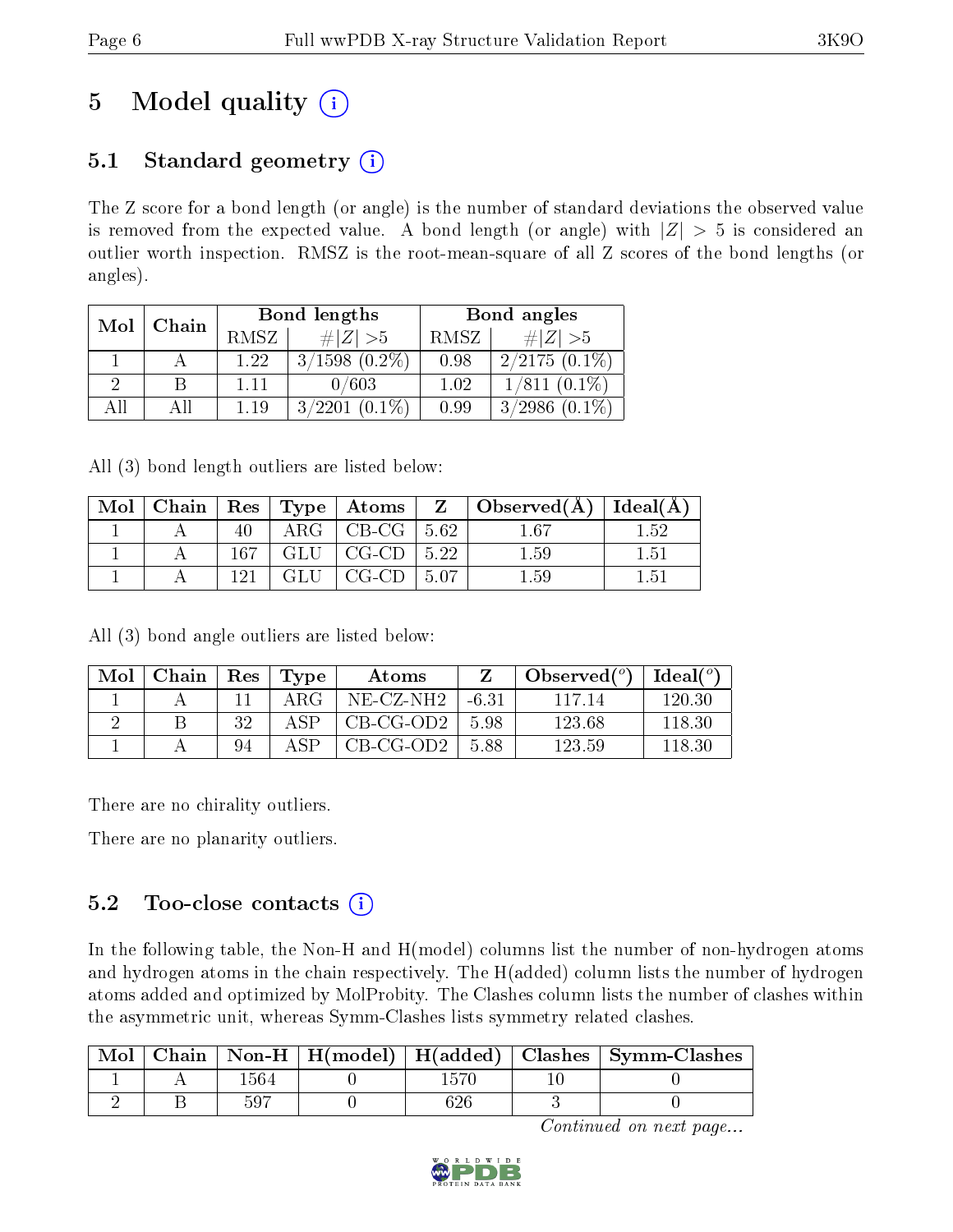Continued from previous page...

The all-atom clashscore is defined as the number of clashes found per 1000 atoms (including hydrogen atoms). The all-atom clashscore for this structure is 3.

All (13) close contacts within the same asymmetric unit are listed below, sorted by their clash magnitude.

| Atom-1            | Atom-2               | Interatomic    | Clash         |
|-------------------|----------------------|----------------|---------------|
|                   |                      | distance $(A)$ | overlap $(A)$ |
| 1: A:81: HIS: HD2 | 1:A:83:ASN:H         | 1.14           | 0.94          |
| 2:B:2:GLN:HG3     | 2: B:14: THR: HG23   | 1.74           | 0.69          |
| 1: A:81: HIS:CD2  | 1:A:83:ASN:H         | 2.06           | 0.61          |
| 1: A:97: LYS: HG3 | 1: A:98: ASP:H       | 1.68           | 0.58          |
| 2:B:29:LYS:HE2    | 3:B:126:HOH:O        | 2.06           | 0.56          |
| 1:A:143:GLN:HE22  | 1:A:146:ARG:NH1      | 2.07           | 0.53          |
| 1:A:163:THR:O     | 1: A: 167: GLU: HG3  | 2.12           | 0.49          |
| 1:A:31:LEU:HD23   | 1: A:39: LEU: HD23   | 1.95           | 0.49          |
| 1: A:81: HIS: HE1 | $1:$ A:116:LEU:O     | 1.99           | 0.46          |
| 2:B:61:ILE:HD13   | 2:B:67:LEU:HD21      | 2.01           | 0.42          |
| 1:A:157:VAL:HG22  | $1: A:158:$ SER:N    | 2.34           | 0.42          |
| 1: A:31: LEU:HD22 | 1: A:32: VAL:H       | 1.86           | 0.41          |
| 1: A:169:LEU:HA   | 1: A: 169: LEU: HD23 | 1.89           | 0.40          |

There are no symmetry-related clashes.

### 5.3 Torsion angles  $(i)$

#### 5.3.1 Protein backbone  $(i)$

In the following table, the Percentiles column shows the percent Ramachandran outliers of the chain as a percentile score with respect to all X-ray entries followed by that with respect to entries of similar resolution.

The Analysed column shows the number of residues for which the backbone conformation was analysed, and the total number of residues.

| Mol | Chain | Analysed                     | Favoured   Allowed   Outliers   Percentiles |          |                                             |  |
|-----|-------|------------------------------|---------------------------------------------|----------|---------------------------------------------|--|
|     |       | $196/201(98\%)$   192 (98\%) |                                             | $4(2\%)$ | $\parallel$ 100 $\parallel$ 100 $\parallel$ |  |
|     |       | $73/96$ (76\%)               | 72 (99\%)                                   | $1(1\%)$ | $\mid$ 100 $\mid$ 100 $\mid$                |  |

Continued on next page...



 $Mol | Chain | Non-H | H(model | H(added) | Clashes | Symm-Clashes$ 3 | A | 119 | 0 | 0 | 0 | 0 3 | B | 46 | 0 | 0 | 1 | 0 All | All | 2326 | 0 | 2196 | 13 | 0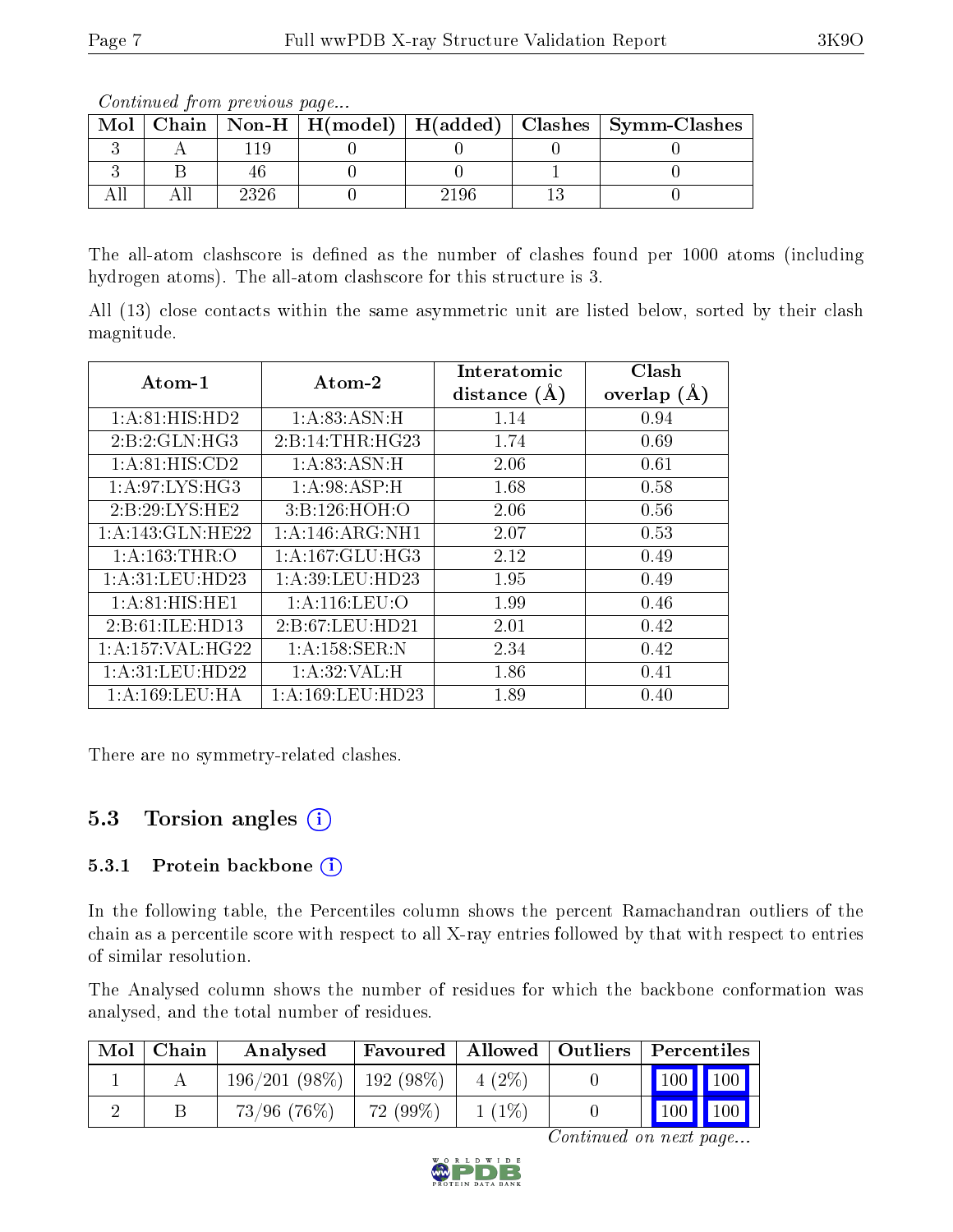Continued from previous page...

|     | Mol   Chain | Analysed                               | Favoured   Allowed   Outliers   Percentiles |  |                         |  |
|-----|-------------|----------------------------------------|---------------------------------------------|--|-------------------------|--|
| All |             | $269/297(91\%)$   264 (98\%)   5 (2\%) |                                             |  | $\vert$ 100 100 $\vert$ |  |

There are no Ramachandran outliers to report.

#### 5.3.2 Protein sidechains  $(i)$

In the following table, the Percentiles column shows the percent sidechain outliers of the chain as a percentile score with respect to all X-ray entries followed by that with respect to entries of similar resolution.

The Analysed column shows the number of residues for which the sidechain conformation was analysed, and the total number of residues.

| Mol | Chain | Analysed        | Rotameric   Outliers |          | Percentiles |
|-----|-------|-----------------|----------------------|----------|-------------|
|     |       | $171/172(99\%)$ | 168 $(98\%)$         | $3(2\%)$ | 48<br>59    |
|     |       | $68/84(81\%)$   | 67 $(98\%)$          | $1(2\%)$ | 65<br>56    |
| All | All   | $239/256(93\%)$ | 235 (98%)            | $4(2\%)$ | 60<br>51    |

All (4) residues with a non-rotameric sidechain are listed below:

| Mol | Chain | Res | Type             |
|-----|-------|-----|------------------|
|     |       |     | $\overline{ASN}$ |
|     |       | 31  | LEU              |
|     |       | 67  | <b>PRO</b>       |
|     |       | -18 | LYS              |

Some sidechains can be flipped to improve hydrogen bonding and reduce clashes. All (9) such sidechains are listed below:

| Mol            | Chain | Res | <b>Type</b> |
|----------------|-------|-----|-------------|
|                | А     | 3   | <b>ASN</b>  |
| 1              | А     | 25  | <b>ASN</b>  |
|                | Α     | 69  | <b>ASN</b>  |
| 1              | А     | 81  | HIS         |
| 1              | А     | 143 | <b>GLN</b>  |
| 1              | А     | 150 | <b>HIS</b>  |
|                | А     | 168 | <b>ASN</b>  |
| $\overline{2}$ | В     | 49  | <b>GLN</b>  |
| 2              |       | 68  | HIS         |

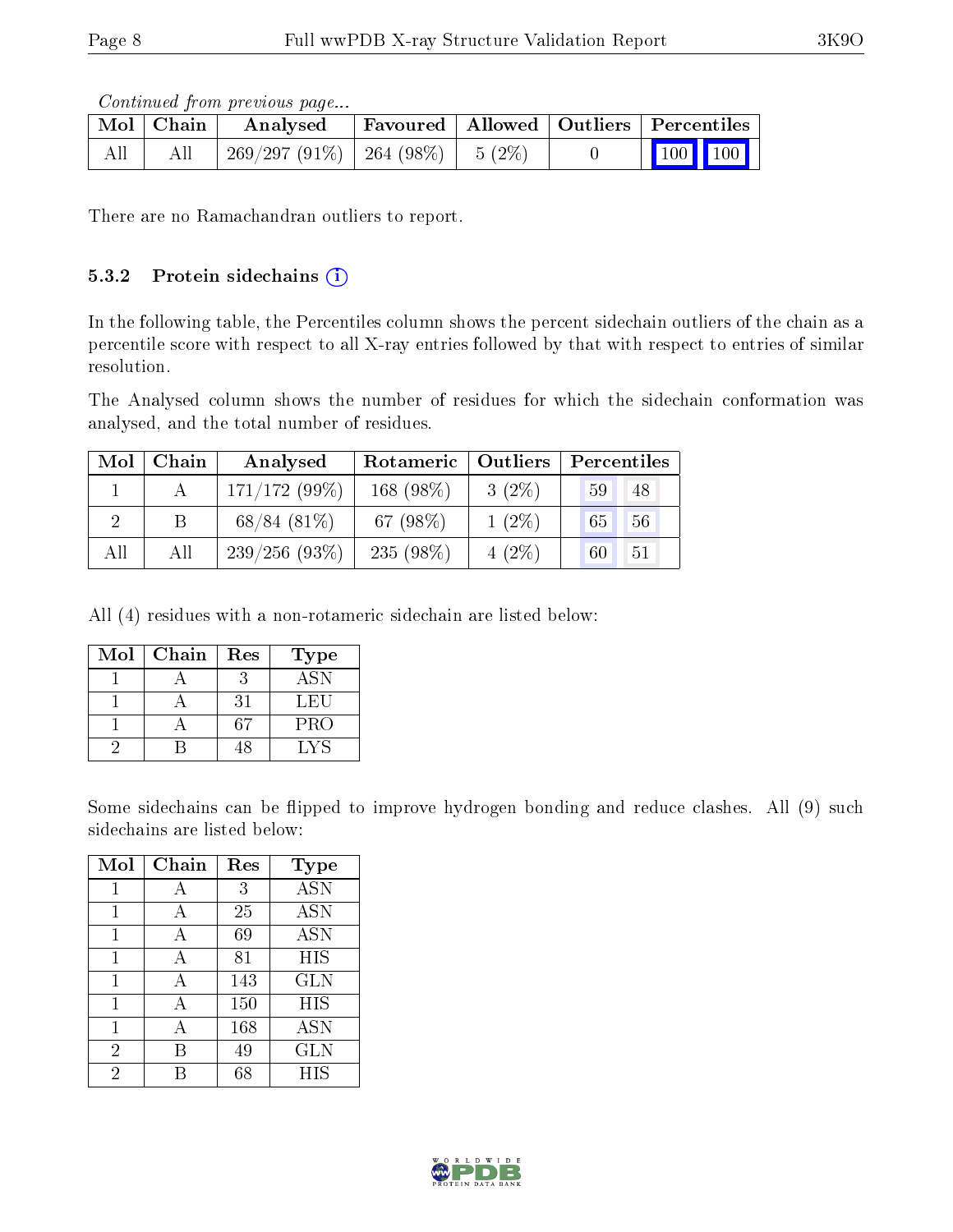#### 5.3.3 RNA [O](https://www.wwpdb.org/validation/2017/XrayValidationReportHelp#rna)i

There are no RNA molecules in this entry.

#### 5.4 Non-standard residues in protein, DNA, RNA chains (i)

There are no non-standard protein/DNA/RNA residues in this entry.

#### 5.5 Carbohydrates  $(i)$

There are no carbohydrates in this entry.

### 5.6 Ligand geometry  $(i)$

There are no ligands in this entry.

### 5.7 [O](https://www.wwpdb.org/validation/2017/XrayValidationReportHelp#nonstandard_residues_and_ligands)ther polymers (i)

There are no such residues in this entry.

### 5.8 Polymer linkage issues  $(i)$

There are no chain breaks in this entry.

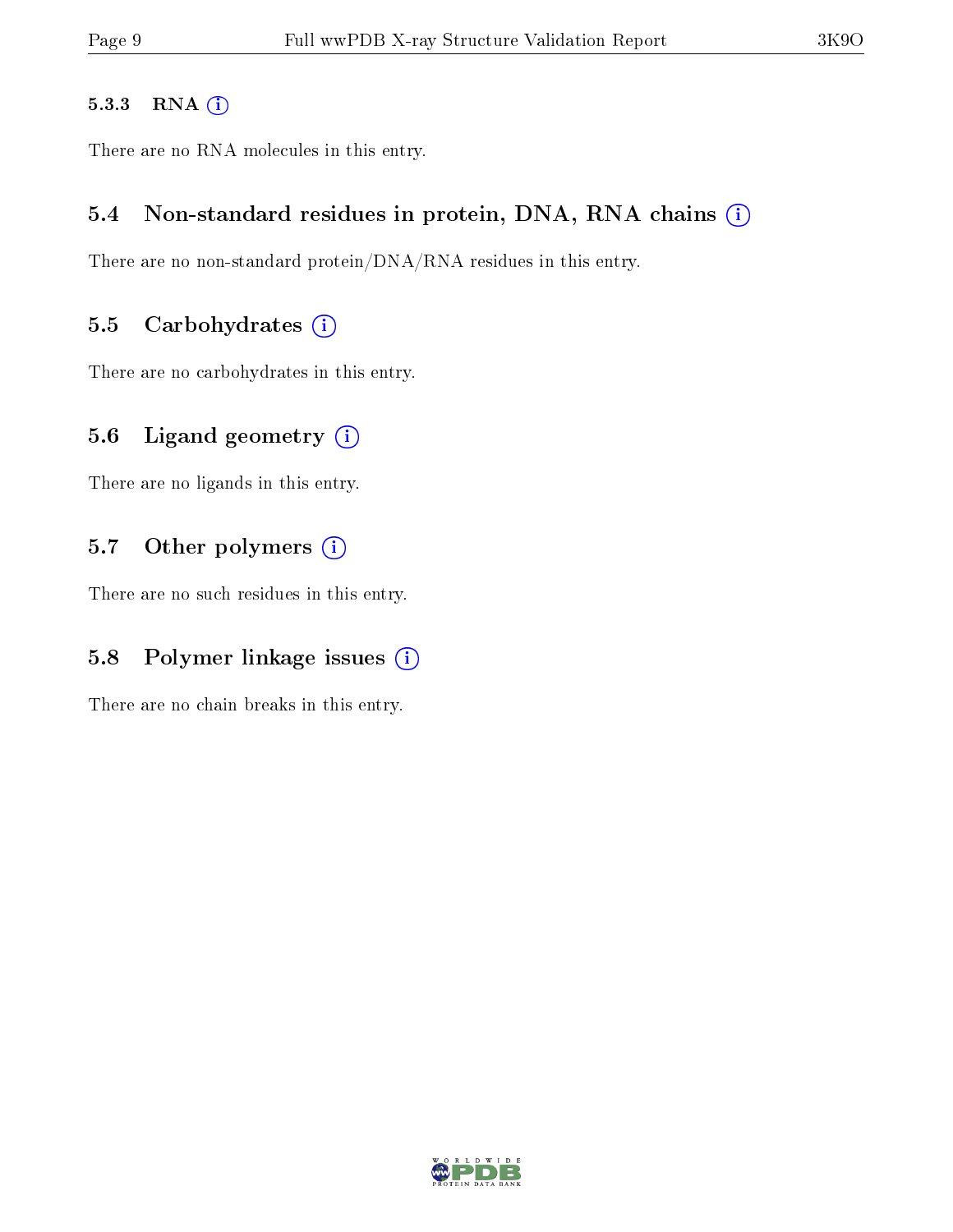## 6 Fit of model and data  $(i)$

## 6.1 Protein, DNA and RNA chains  $(i)$

In the following table, the column labelled  $#RSRZ> 2'$  contains the number (and percentage) of RSRZ outliers, followed by percent RSRZ outliers for the chain as percentile scores relative to all X-ray entries and entries of similar resolution. The OWAB column contains the minimum, median,  $95<sup>th</sup>$  percentile and maximum values of the occupancy-weighted average B-factor per residue. The column labelled ' $Q< 0.9$ ' lists the number of (and percentage) of residues with an average occupancy less than 0.9.

| Mol | Chain | Analysed        | ${ <\hspace{-1.5pt}{\mathrm{RSRZ}} \hspace{-1.5pt}>}$ | $\#\text{RSRZ}{>}2$  | $OWAB(A^2)$    | $\rm Q\textcolor{black}{<}0.9$ |
|-----|-------|-----------------|-------------------------------------------------------|----------------------|----------------|--------------------------------|
|     |       | $198/201(98\%)$ | $-0.30$                                               | $5(2\%)$ 57<br>$52-$ | 8, 16, 32, 45  |                                |
|     |       | $75/96$ (78%)   | $-0.30$                                               | $2(2\%)$ 54<br>49    | 10, 18, 37, 60 |                                |
| All | All   | $273/297(91\%)$ | $-0.30$                                               | $7(2\%)$ 56<br>51    | 8, 16, 33, 60  |                                |

All (7) RSRZ outliers are listed below:

| Mol | Chain | Res | Type       | <b>RSRZ</b> |
|-----|-------|-----|------------|-------------|
| 2   |       | 75  | <b>GLY</b> | 7.5         |
| 1   |       | 157 | VAL        | 6.3         |
| 2   | В     | 74  | ARG        | 6.2         |
| 1   |       | 200 | <b>ASN</b> | 3.8         |
|     |       | 158 | SER.       | 3.5         |
|     |       | 34  | <b>GLU</b> | 2.8         |
|     |       | 123 | ASP        | 2.3         |

## 6.2 Non-standard residues in protein, DNA, RNA chains  $(i)$

There are no non-standard protein/DNA/RNA residues in this entry.

### 6.3 Carbohydrates (i)

There are no carbohydrates in this entry.

## 6.4 Ligands  $(i)$

There are no ligands in this entry.